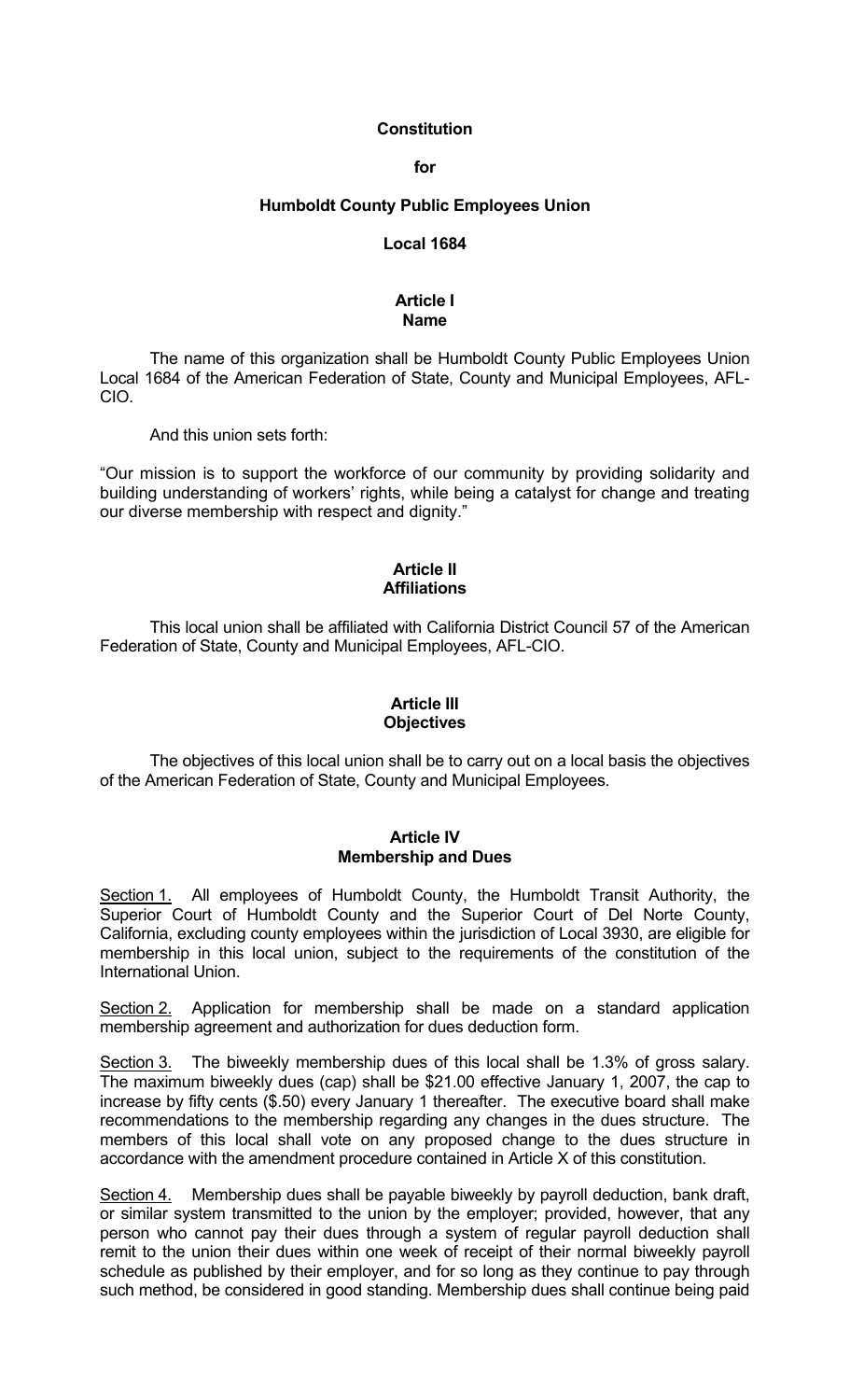as specified in this constitution and the application for membership adopted by the local. Any member who fails to pay dues through regular payroll deduction, or who has failed to pay by remittance in the case of inability to pay through regular payroll deduction within two weeks of receipt of their regular payroll as described above, shall be considered delinquent, and upon failure to pay dues for two successive months shall lose their good standing status and stand to have their membership in this union suspended.

Section 5. Employees on unpaid leave will remain members in good standing and have their dues waived for a maximum of six months provided such employees meet the conditions established in Article III, Section 9, of the International Constitution.

Section 6. A member suspended under Section 4 may be reinstated to membership in the local on payment of all arrearages or upon payment of a reinstatement fee of \$5.00 plus the current month's dues.

Section 7. Employees who have been laid off will remain members in good standing with dues waived for a maximum period of six (6) months in any calendar year or until they return to work in any position encompassed by this local, subject to Article III, Section 9, of the International Constitution. If any employees should accept work in a position not encompassed by this local during that six (6) months, their union membership will end on the day when their work begins.

# **Article V Structure**

Section 1. The general membership is the final authority of this local and is authorized to take lawful action, consistent with the constitution to act on behalf of the local.

Section 2. The general membership shall elect the following officers: president, vicepresident, recording secretary, secretary-treasurer, and three trustees.

Section 3. The affairs of the local shall be conducted through the authority vested in the executive board. The executive board shall ensure that the policies and directives of the general membership are being followed.

Section 4. Jurisdiction and composition of this local shall be divided into chapters. Chapters have authority to ratify or reject their negotiated contracts or agreements, to strike, to elect chapter officers, all in accordance with the appropriate procedures set forth in this constitution.

Section 5. Chapters shall generally be composed of members who are employed by the same employer, except that the executive board may form a chapter composed of members who are employed by more than one employer. There shall be the following chapters in the local: the County of Humboldt; the Humboldt Transit Authority; and each of the Superior Courts of Humboldt County and Del Norte County. The executive board shall have the authority to form additional chapters or reorganize chapters based on the ratification of representation of employees not yet affiliated with this union or based on other presenting significant structural changes experienced by existing chapters.

Section 6. For the County of Humboldt Chapter, there shall be chapter delegates elected from each of the represented bargaining units; however, if there is no candidate from a represented bargaining unit, then that chapter delegate position may be filled by a candidate elected by the chapter's membership from one of the other County of Humboldt represented bargaining units. All other chapters shall have one delegate to the executive board of this local union. If there is not a candidate for a chapter, then that delegate position may be elected at-large.

Section 7. No chapter or bargaining unit herein shall call a strike without a majority vote by a secret ballot of the membership of that chapter or bargaining unit. In addition to the aforementioned, each chapter acquiring a positive strike vote must notify the president of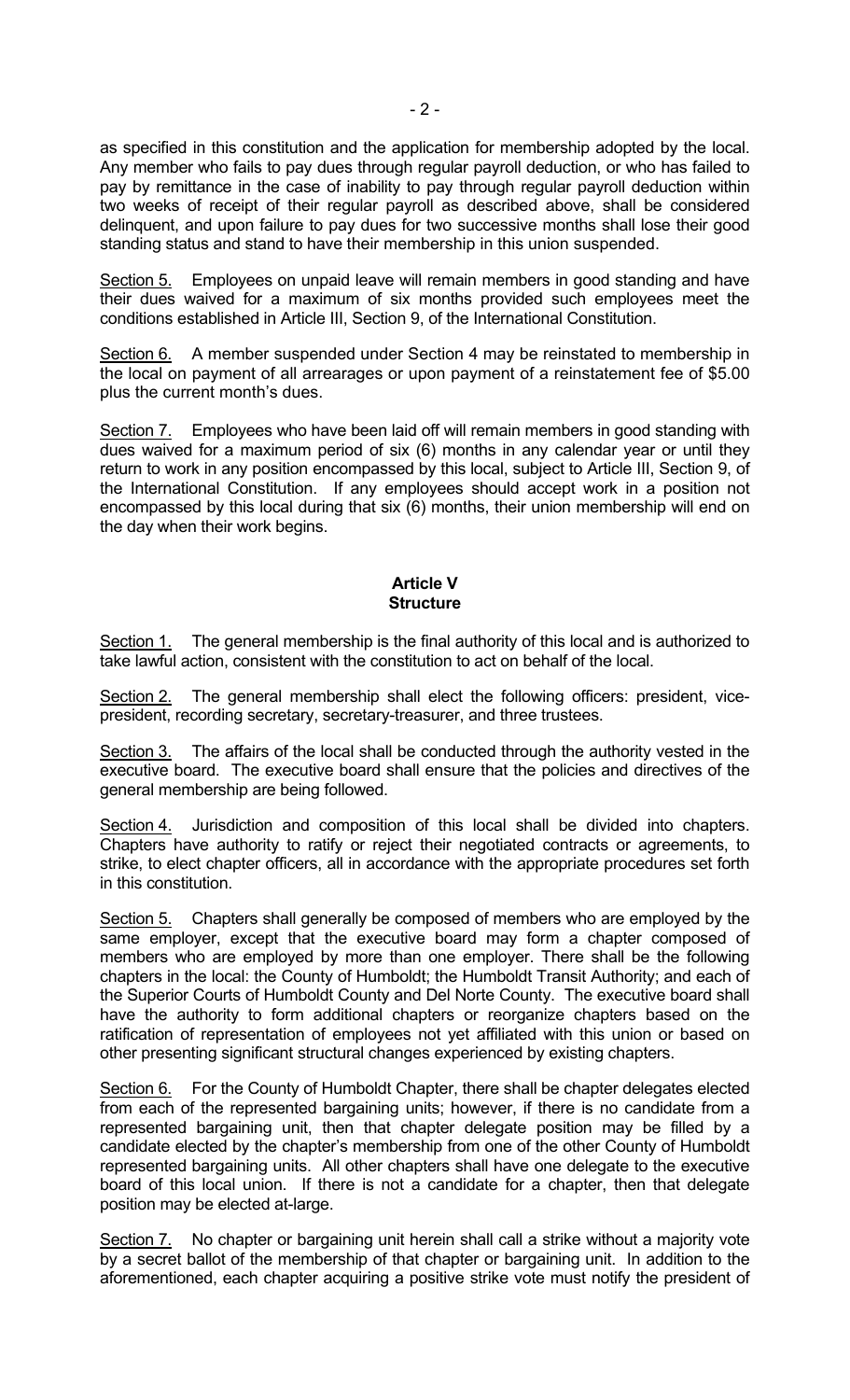this local of such affirmative vote in order to allow the staff ample opportunity to satisfactorily resolve the issues. If no acceptable resolution to the chapter or bargaining unit membership is at hand, the chapter or bargaining unit may then strike.

# **Article VI Meetings**

Section 1. Regular meetings of the local membership shall be held once each quarter, at a time and place to be fixed by the executive board.

Section 2. A special membership meeting of this local may be called by the president, a majority of the executive board, or by petition filed with the president and signed by 10% of the members. A special meeting may also be called by the International President or their designee.

Section 3. A quorum at any regular or special general membership meeting shall be consistent with Article IX, Section 17, of the AFSCME International Constitution, as amended, which sets forth quorum recommendations for subordinate bodies. The quorum shall not be less than the voting members of the executive board.

Section 4. The executive board shall meet once each month at a time and place to be fixed by the members of the executive board.

Section 5. Special meetings of the executive board may be called by the president, a majority of the executive board, or by the International President or their designee.

Section 6. A special meeting of any chapter may be called by the president, a majority of the executive board, or by petition filed with the president and signed by 10 percent of the members in the chapter. A special chapter meeting may also be called by the International President or their designee. A quorum at a special chapter meeting shall be 5 percent of the chapter membership.

Section 7. Electronic meetings may be held by this local union in accordance with the Policy for Conducting Audio and/or Video Teleconference Meetings of a Subordinate Body, as amended, as set forth in Appendix E of the AFSCME International Constitution as though fully incorporated here.

## **Article VII Officers and Trustees**

Section 1. The officers of this local shall be a president, vice-president, a recording secretary, and a secretary-treasurer, all of whom shall be elected at-large. Three trustees shall also be elected at-large.

Section 2. The officers, along with the chapter delegates, excluding the trustees, shall constitute the executive board of this local.

Section 3. Officers and chapter delegates shall be elected for a two-year term each January in staggered succession and shall assume office upon acceptance of the election committee report.

Section 4. In the even-numbered years, the following officers and chapter delegates shall be up for election: president and recording secretary; of the chapter delegates, two from the County of Humboldt (one from the blue-collar and professional bargaining units), one from Humboldt Transit Authority, and one from Courts.

Section 5. In the odd-numbered years, the following officers shall be up for election: vice-president and secretary-treasurer; and of the chapter delegates, two from the County of Humboldt (one each from the white-collar and supervisory bargaining units).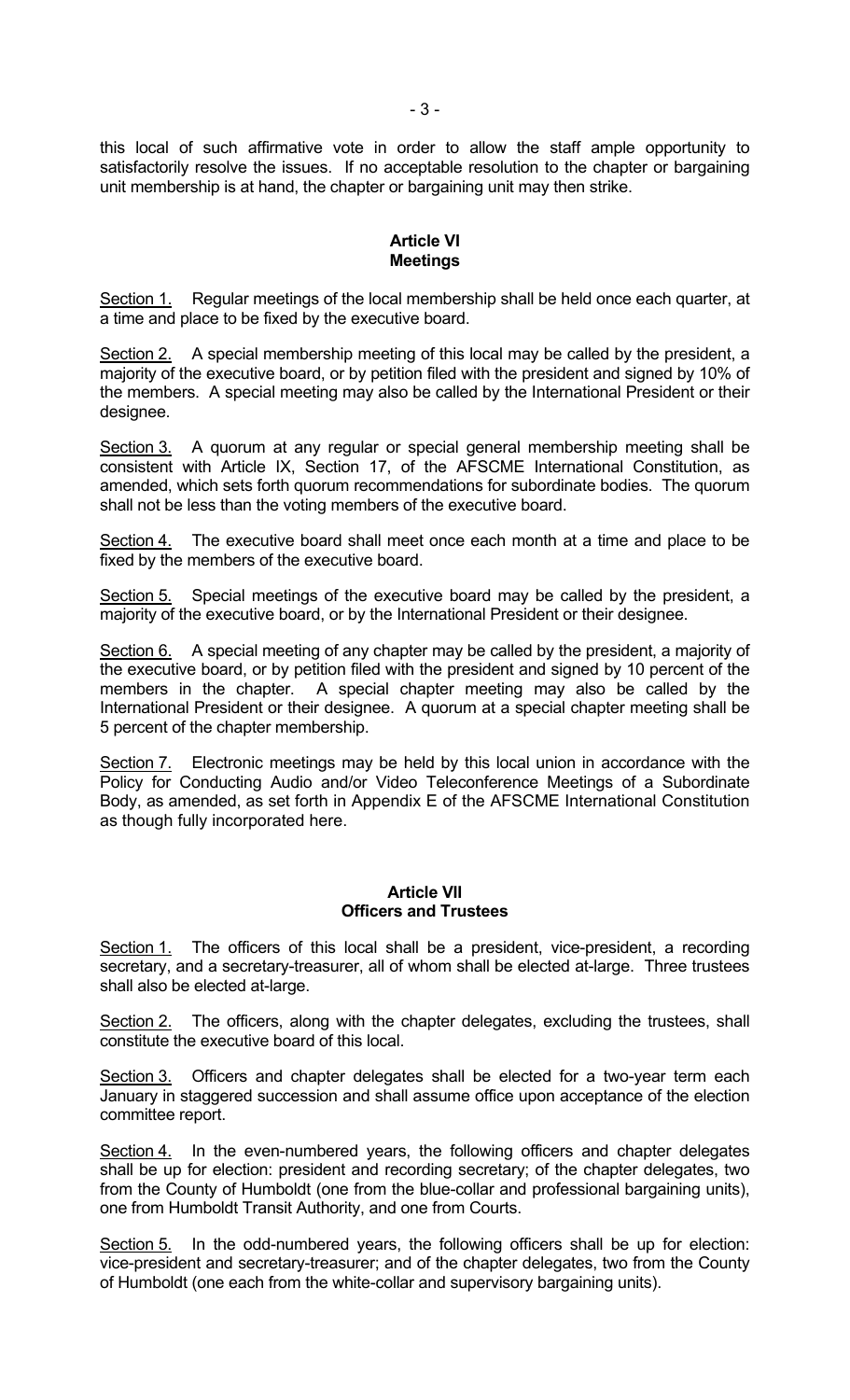Section 6. If additional chapters are added, the executive board shall determine whether the delegate from such chapter will be elected in odd or even years, with the only provision being that the election years be staggered according to this article.

Section 7. The trustees shall be elected for staggered three-year terms in the month of January, with one elected each January.

Section 8. The local election committee may be appointed by the executive board to report its selection of nominees to the last quarterly general membership meeting of the calendar year. Whether or not such election committee is used, nominations shall be permitted from the floor.

Section 9. To be eligible for office, a member must be in good standing for one year immediately preceding the election, except in cases where the member is running unopposed.

Section 10. All matters concerning nominations and elections shall be subject to the provisions of Appendix D, entitled Elections Code of the International Constitution, which is part of this constitution by reference.

Section 11. Vacancies in office of the vice-president, recording secretary, secretarytreasurer, chapter delegates and trustees shall be immediately filled for the remainder of the unexpired term by majority vote of the executive board. In the event that the office of president falls vacant, the vice-president shall become president for the remainder of the unexpired term.

Section 12. No member shall hold two offices concurrently.

Section 13. Every officer shall, upon assuming office, subscribe to the Obligation of an Officer, contained in Appendix B of the International Constitution, which is part of this constitution by reference. New officers shall be installed by the president.

# **Article VIII Duties of Officers and Executive Board**

Section 1. The president shall:

- a. Preside at all general membership meetings of this local union and of the local executive board.
- b. Be a member of all local union committees except election committees.
- c. Countersign all checks drawn against the funds of the local.
- d. Provide immediate supervision of all employees of the local.
- e. Appoint all standing committees and all special committees of the local, subject to the approval of the executive board.
- f. Report at each general membership meeting to the membership regarding the progress and standing of the local and regarding their official acts.

Section 2. The vice-president shall:

- a. Assist the president in the work of their office.
- b. In the absence of the president or in their inability to serve, the vicepresident shall preside at all meetings and perform all duties otherwise performed by the president.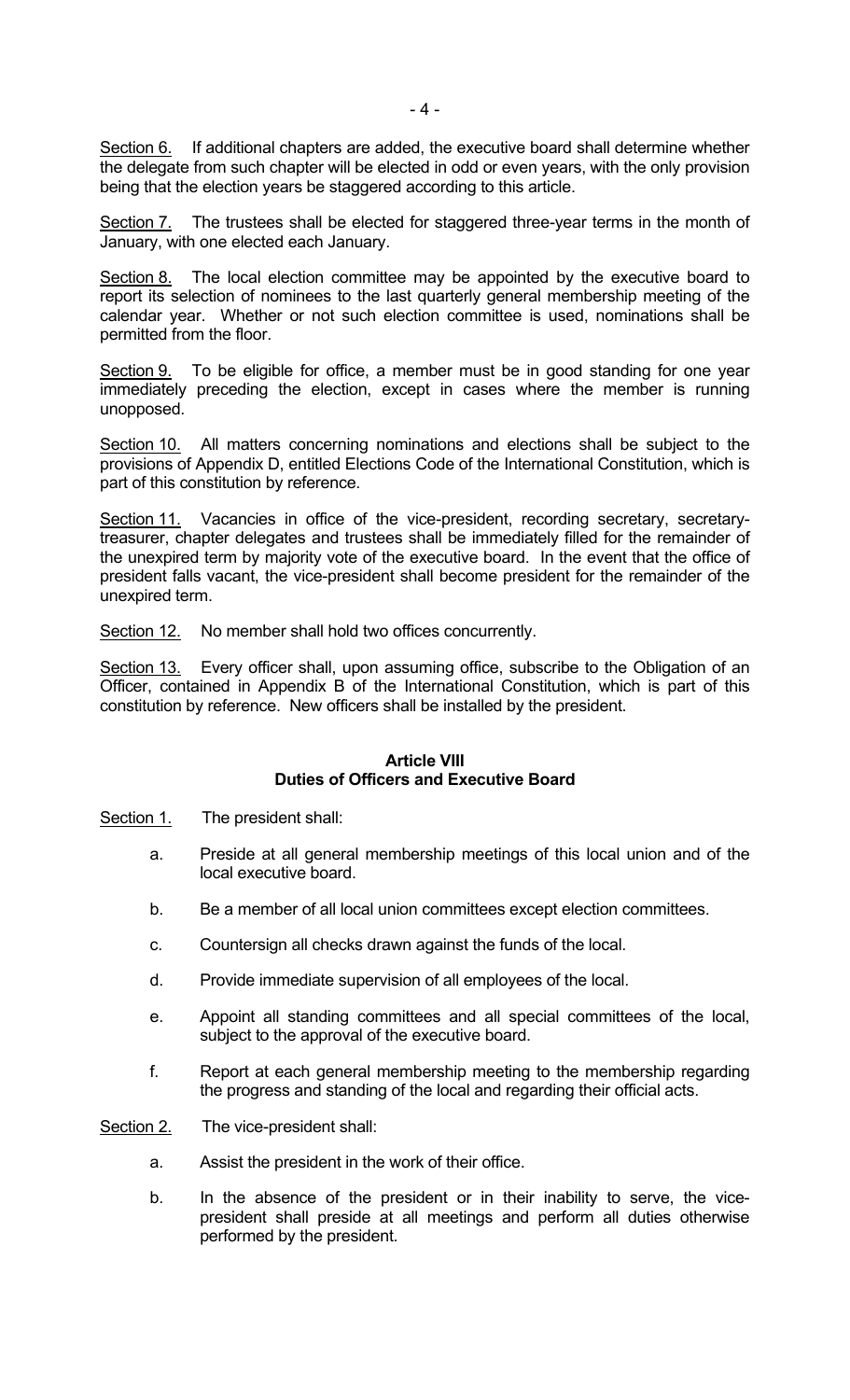- c. With the approval of the executive board, be authorized to act as co-signer of checks drawn on the local funds in place of either the president or the secretary-treasurer.
- d. Serve as chair of the steward's committee.
- Section 3. The recording secretary shall:
	- a. Keep a record of the proceedings of all membership meetings and of all executive board meetings.
	- b. Carry on the official correspondence of the local, except as the executive board may direct otherwise.
	- c. Keep an attendance record of executive board members and trustees at executive board meetings and general membership meetings.
	- d. Perform such other duties as the executive board may require.
	- e. Act as union librarian, keeping or causing to be kept all records and written or tape resources of this local.
- Section 4. The secretary-treasurer shall:
	- a. Receive and receipt for all monies of the local union.
	- b. Direct deposit of all money so received in the name of the local union in a bank, banks or credit unions insured by the Federal Deposit Insurance Corporation or the National Credit Union Share Insurance Fund, and money so deposited shall be withdrawn only by check signed by the president and the secretary-treasurer, except as otherwise provided herein.
	- c. Prepare and sign checks for such purposes only as required by the constitution or authorized by the membership or the executive board.
	- d. Direct preparation and submission of the monthly membership report to the International Union office and see that a check is drawn in payment of the local's per capita tax each month and sent to the International Union.
	- e. Keep an accurate record of receipts and disbursements.
	- f. Once each month, submit to the executive board a monthly operating statement of the financial transactions of the local for the previous month and submit copies of such statements to the membership at the quarterly membership meetings of the local.
	- g. Act as custodian of all properties of the local union.
	- h. At the expense of the local union and subject to the International Union, give a surety bond for an amount to be fixed by the executive board of the local union. The minimum bond shall be no less than ten (10) percent of the assets handled by the local annually.

Section 5. A terminating employee who holds office must immediately resign their position upon termination of employment.

Section 6. Each of the chapter delegates shall take upon himself/herself the responsibility to chair a committee or independently direct a special project during the term of their office.

Section 7. The trustees shall make or cause to be made at least annually an audit of the local's finances and shall report to the executive board and the membership on the results of such audit.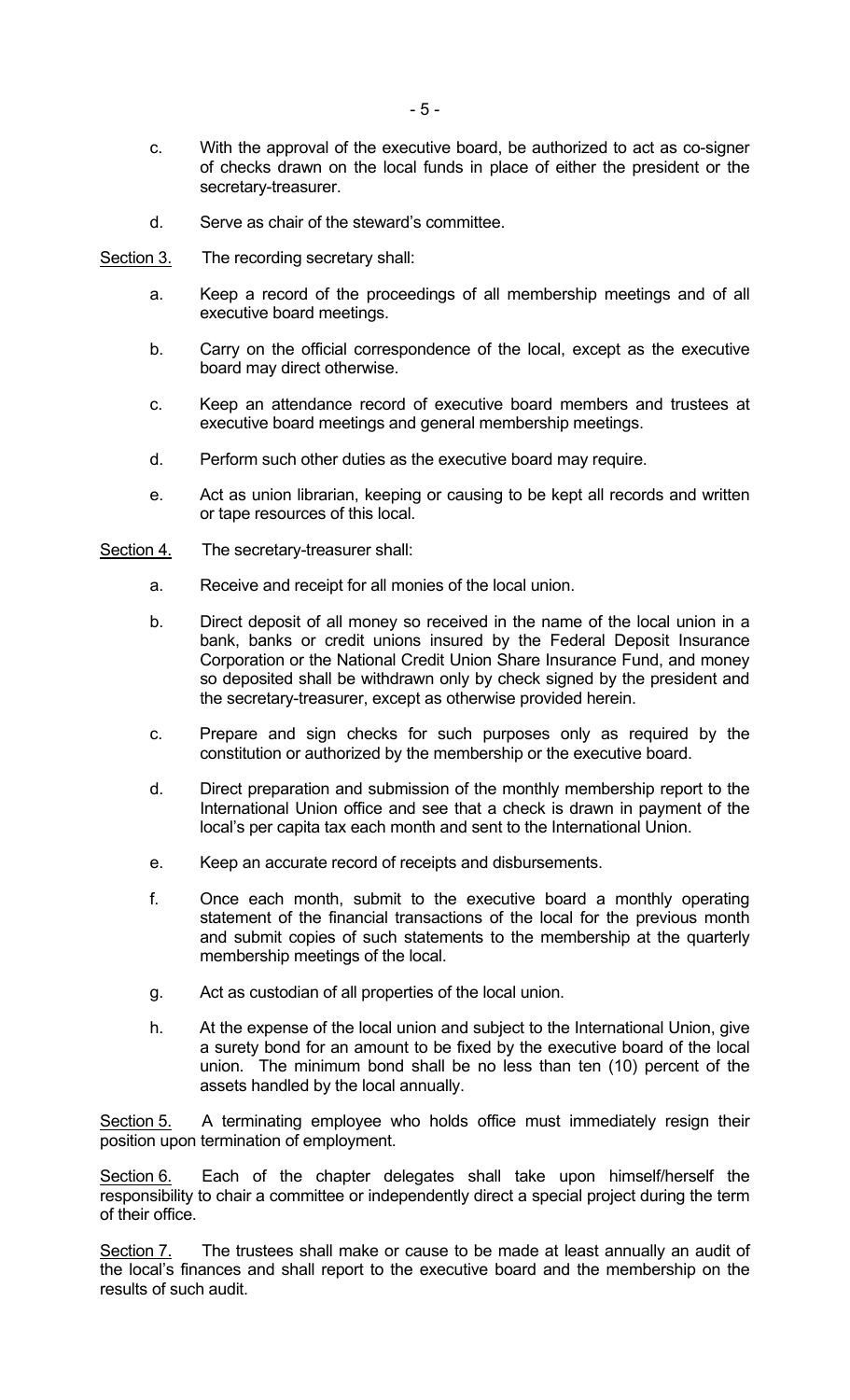Section 8. The executive board shall:

- a. Be the governing body of the local union, except when regular or special meetings of the local union are in session.
- b. Decide all matters affecting the policies, aims and means of accomplishing the purposes of the local not specifically provided for in this constitution or by action of the membership at a regular or special meeting.
- c. Make a report on all actions taken by the executive board to the membership at the following general membership meeting.
- d. Require a simple majority of the members of the executive board for a quorum.
- e. Distribute the most recently approved financial report to the membership at the general membership meetings.

Section 10. Any member of the executive board having three consecutive unexcused absences from such board meetings, or general membership meetings shall automatically be removed from office. Such vacancy in office shall be filled in accordance with Article VII of this constitution.

## **Article IX Miscellaneous Provisions**

Section 1. This local union shall at all times be subject to the provisions of the constitution of the American Federation of State, County and Municipal Employees.

Section 2. Except to the extent specified in this constitution, no officer of the local union shall have the power to act as agent for or otherwise bind the local union in any way whatsoever. No member or group of members or other person or persons shall have the power to act on behalf of or otherwise bind the local union except to the extent specifically authorized in writing by the local president, the local executive board, or local membership.

Section 3. The rules contained in the current edition of Robert's Rules of Order Newly Revised shall govern this local union in all cases to which they are applicable and in which they are not inconsistent with this constitution and special rules of this local union or of the American Federation of State, County and Municipal Employees.

Section 4. All judicial procedure shall be conducted in accordance with Article X of the International Constitution. Local 1684 employee-employer regulations shall constitute grievance procedures for local employees.

Section 5. The members of this local union shall elect, from among themselves, delegates to all organizations with which the local is affiliated including, but not limited to, the AFSCME District Council and AFL-CIO Central Labor Council(s) with which the local union is affiliated, and to conventions of all organizations with which the local is affiliated; provided, however, that the president, vice-president and secretary-treasurer shall be automatic delegates to all affiliated organizations and all conventions of affiliated organizations, including the AFL-CIO Convention and the AFSCME International Convention. If the president, vice-president or secretary-treasurer was appointed to his or her office pursuant to the provisions of Article 7, Section 11, of this constitution, then the automatic delegate provisions, as to that officer only, shall be null and void.